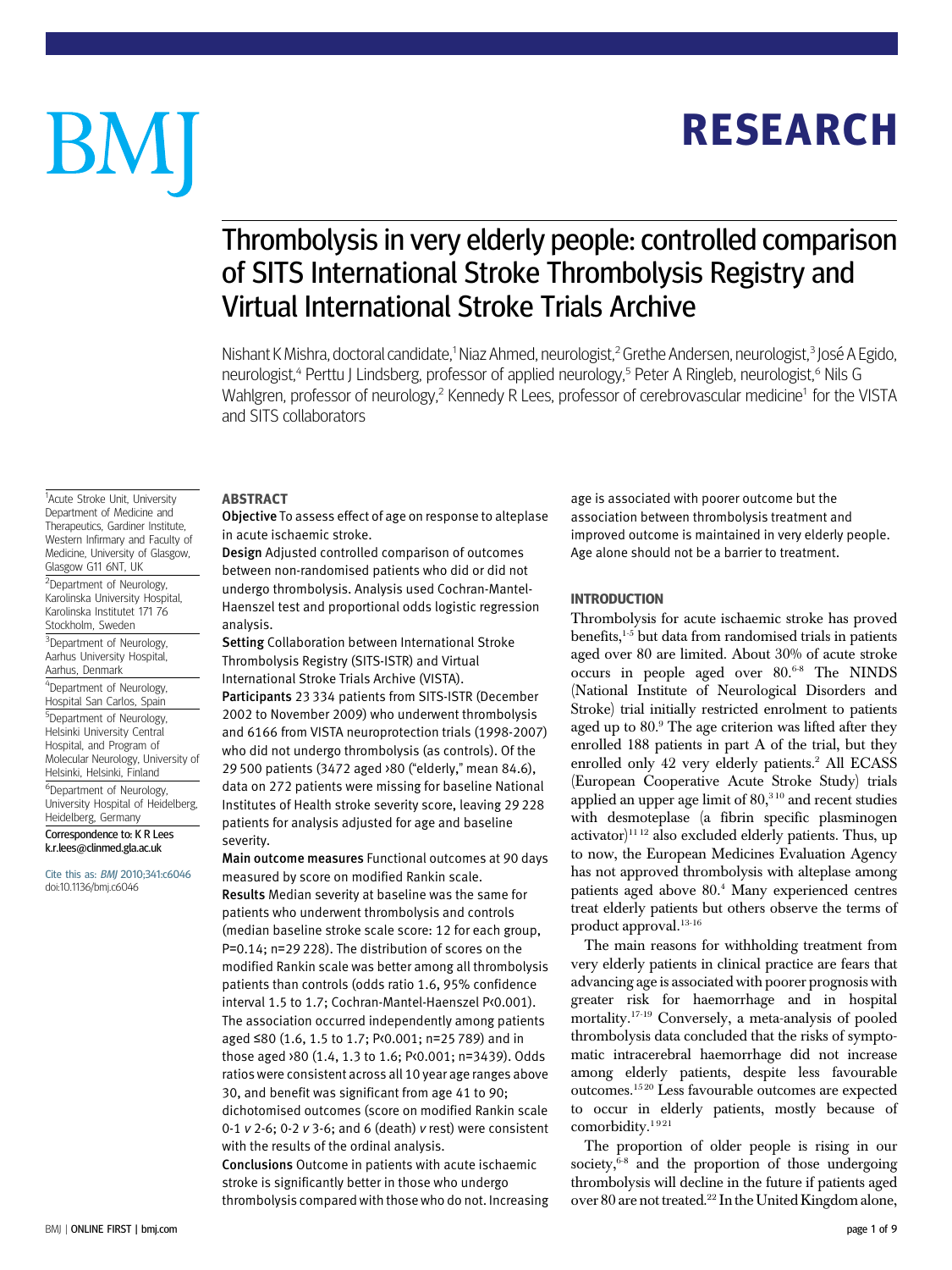the population aged over 80 has doubled since 1982,<sup>23</sup> and life expectancy has risen in the rest of Europe and in other countries.<sup>24</sup> Effective treatments, however, should not be withheld from older people in the absence of compelling data suggesting unacceptable risk or proved lack of benefit. We hypothesised that clinical practice over the past decade would have been sufficiently diverse to allow analysis of existing rigorously collected clinical data25 26 to construct a comparison of thrombolysis against matched controls, with the possibility of adjusting for any imbalance in severity. We anticipated that use in older people would be sufficiently common to assess the influence of age on any association of stroke outcome with thrombolysis.

#### **METHODS**

## Data source and patients

We collated the data of stroke patients who underwent thrombolysis through the SITS-ISTR (Safe Implementation of Treatment in Stroke-International Stroke Thrombolysis Registry, www.sitsinternational.org, held at Karolinska University Hospital, Stockholm) from December 2002 to November 2009. Our control group comprised untreated stroke patients from neuroprotection trials conducted from 1998 to 2007 and held within the Virtual International Stroke Trials Archive, VISTA (www.vista.gla.ac.uk).26

The SITS-ISTR is an ongoing internet based, academic driven, interactive thrombolysis register. The methods of the register, including the procedure for data collection and management, identification of patients, and verification of source data, has been described previously.<sup>27528</sup> In brief, it is a prospective open multinational observational monitoring registry for clinical centres using thrombolysis and other interventions for the treatment of acute ischaemic stroke. The registry is open to all countries, and collects data on patients who receive thrombolytic therapy for acute ischaemic stroke.<sup>528</sup>

VISTA is a collaborative, not-for-profit, register of stroke trials.26 The treatments studied in these trials range from putative neuroprotectants through anticoagulants and thrombolytic agents to simple rehabilitation measures.26 Unfortunately, the effects of the neuroprotectants have largely been indistinguishable from placebo.<sup>29</sup> All trials in VISTA hold necessary review board and regulatory approvals, and all patients agreed to participation. The archive holds only anonymised data, and the source trial is not disclosed as per VISTA guidelines.<sup>26</sup> For this analysis, we sought data from the archive from a group of trials in which the investigated drug was a putative neuroprotectant that was neither vasoactive nor interfered with clotting or from placebo groups. Hence, the "controls" were patients who did not receive alteplase in neuroprotection trials but received either placebo or a neuroprotective drug as per the randomisation protocol for each contributing trial. From both of these sources, we collated the demographics, clinical data, and information of functional outcome as measured by the score on the modified Rankin scale after 90 days.

#### Patient sample

We downloaded data on 28 136 patients registered in SITS-ISTR from 25 December 2002 to 2 November 2009 and extracted information on 23 336 who had completed 90 day follow-up. Two patients were excluded because of inexact information on age, leaving 23 334. Participating centres agreed to record details of every patient treated with intravenous alteplase at that centre and to enter baseline data as soon as possible after treatment, adding outcomes as they occurred.27

We collated data on 9665 patients from VISTA. Of these, 6371 patients who had ischaemic stroke and did not undergo thrombolysis were selected as controls. We excluded 205 patients with no information on functional outcomes at 90 days, leaving 6166 for analysis.

Of the 29 500 patients (n=3472 aged >80), data on baseline National Institutes of Health stroke scale score were missing for 272 patients, leaving 29 228 for analysis adjusted for age and baseline severity (fig 1 ).

#### Statistical analysis

We compared outcome at 90 days in patients who received intravenous thrombolysis and controls for the whole cohort. We repeated the comparison among patients aged ≤80 and >80 years. We then examined the association of thrombolysis treatment with outcome within various age groups  $\approx$  21, 21-30, 31-40, 41-50, 51-60, 61-70, 71-80, 81-90, and 91-100) to illustrate the strength of evidence across the full age range.

For each comparison, we looked at the overall distribution of all seven categories of scores on the modified Rankin scale in the two groups at day 90. The modified Rankin scale is an ordinal score used as a measure of functional outcomes in patients with stroke (see box). $3031$ 

#### Scores on modified Rankin scale

0=no symptoms from stroke

1=no severe disability, despite symptoms

2=slight disability in which patients are unable to do all previous activities but able to look after themselves without help

3=moderate disability that requires some help, but patients can walk by themselves

4=moderately severe disability in which patients are unable to walk without assistance and need help for bodily needs

5=bedbound patients who are incontinent or require personal attention

6=death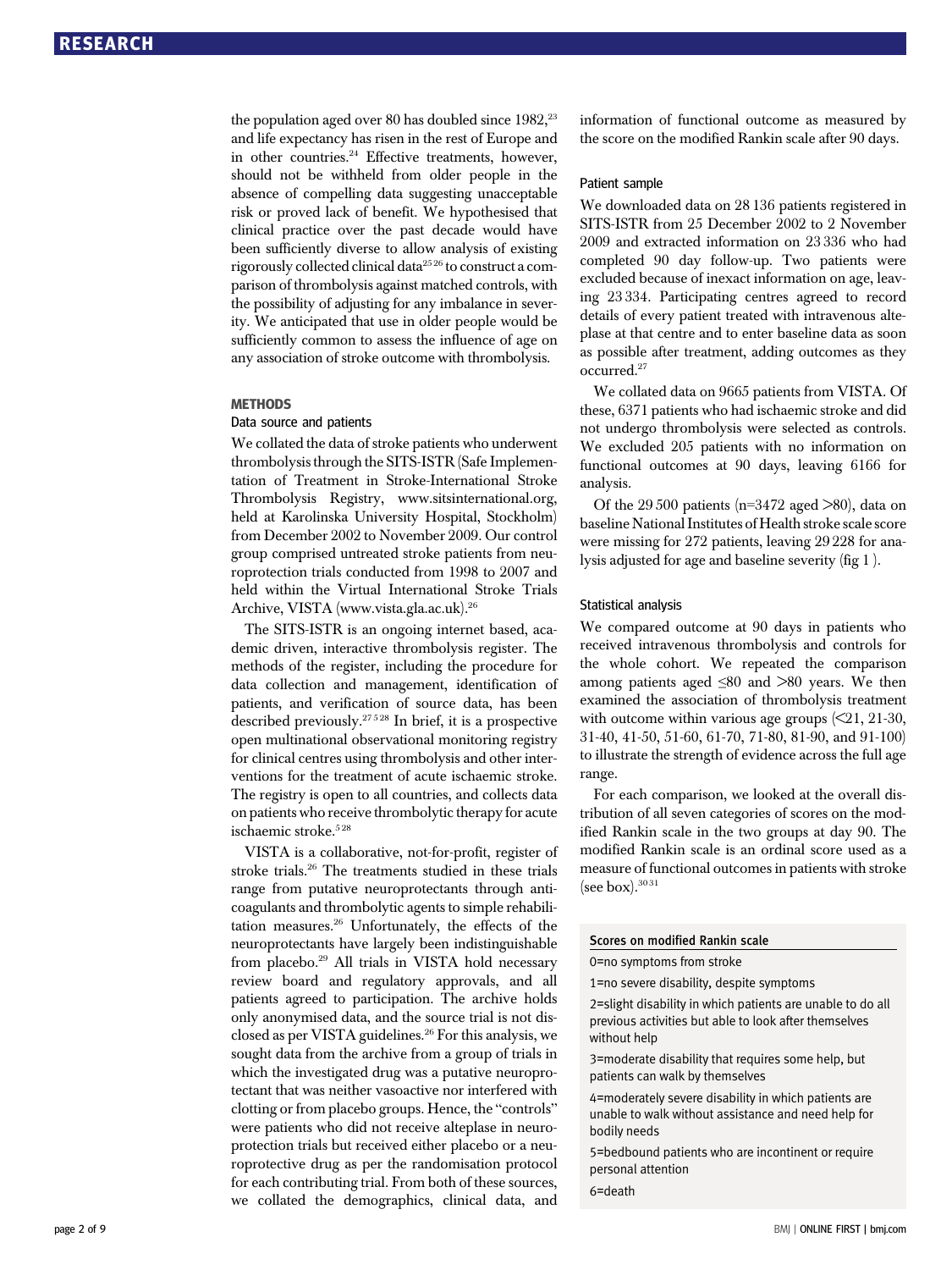To test for a significant association of distribution of outcome with exposure to thrombolysis we used the Cochran-Mantel-Haenszel statistic, adjusting for age and baseline score on the National Institutes of Health stroke scale as continuous variables.<sup>3233</sup> We had two reasons for our choice of baseline factors for adjustment. Firstly, age and baseline severity measured by National Institutes of Health stroke scale are the two most powerful prognostic factors for stroke outcome and are usually included in analyses of outcome distribution.32-36 Secondly, we had data on age and the stroke scale for our entire sample, whereas data on other factors of potential interest were incomplete. We also undertook a sensitivity analysis by considering the combined effect of the variables that differed significantly at baseline.

Our objective was mainly to undertake an ordinal distribution or "shift" analysis, which is an efficient endpoint analysis technique accepted by the European Agency for the Evaluation of Medicinal Products (EMEA).37 Shift analysis is considered to be better than dichotomisation of endpoint measures, though there are differences of opinion.<sup>38-43</sup> Dichotomisation is criticised for the statistical information it discards, whereas shift analysis is especially useful when the treatment effect is mild or uniform, or both, across all Rankin categories, though in larger datasets it can sometimes incorrectly seem to violate proportionality assumptions.38-40 44 This is because the test for proportionality assumptions is described as "sensitive to sample size, such that large samples may produce statistically significant P values when in fact there is little practical difference between the cut-point-specific estimates."<sup>45</sup> Hence, though we planned to undertake examination of outcomes by proportional odds logistic regression analysis we also elected to undertake secondary analyses, dichotomising the Rankin scores 0-1  $v$  rest, 0-2  $v$  rest, and dead  $v$  survivors, to allow



Fig 1 | Description of analysed patients from two data sources

comparability of our findings with the other published data.<sup>46</sup> Odds ratios in our analysis express the common odds of an improved distribution of outcome in association with treatment with alteplase.

The Cochran-Mantel-Haenszel test and proportional odds logistic regression analysis were undertaken with SAS 9.2 software and other analyses by StatsDirect software. We describe our findings in accordance with the STROBE guidelines.<sup>47</sup>

Reliable information on symptomatic intracerebral haemorrhage was not available from VISTA controls as post-treatment imaging was not routinely carried out in neuroprotection trials in patients who had not been treated with alteplase. However, we compared the rates of symptomatic intracerebral haemorrhage for the definitions used within SITS (local or remote parenchymal haemorrhage type 2 on the imaging scan 22-36 hours after treatment, combined with a neurological deterioration of 4 or more points on the National Institutes of Health stroke severity scale from baseline, or from the lowest National Institutes of Health stroke severity score between baseline and 24 hours, or leading to death) and the NINDS study (any intracranial haemorrhage in the post-thrombolysis imaging scans if it was not seen on a previous imaging scan and any decline in neurological status) for younger and older patients of the SITS-ISTR registry.

#### **RESIJITS**

--------<br>All stroke patients were treated as per institutional practice and stroke guidelines acceptable at the point of their treatment. The table shows the baseline characteristics. Baseline severity of stroke was similar between patients who did and did not undergo thrombolysis among those aged >80 (P=0.6) and  $\leq$ 80 (P=0.3).

Independently, baseline National Institutes of Health stroke scale accounted for 25.5% and age for 7.4% of the variation in 90 day outcome by modified Rankin scale (both P<0.001) and were included in all models, together explaining 29.6% of the variation.

#### Overall outcome

Across our whole sample, the distribution of scores on the modified Rankin scale at three months was better that is, more patients had lower scores—among those who underwent thrombolysis (fig 2). The overall odds ratio was 1.6 (95% confidence interval 1.5 to 1.7; P<0.001) (fig 3).

#### Outcomes among patients aged ≤80

Treatment with thrombolysis was associated with a significantly more favourable distribution of scores on the modified Rankin scale at three months (fig 2). The adjusted odds ratio was 1.6 (1.5 to 1.7); P<0.001; n= 25 789 (fig 3). P for test of proportionality assumption was <0.05. The unadjusted odds ratio was 1.5 (1.4 to 1.6) (n=26 028). Dichotomised outcomes were also significantly more favourable for thrombolysed patients than controls  $(1.9 (1.7 to 2.0)$  for score 0-2 v 3-6 on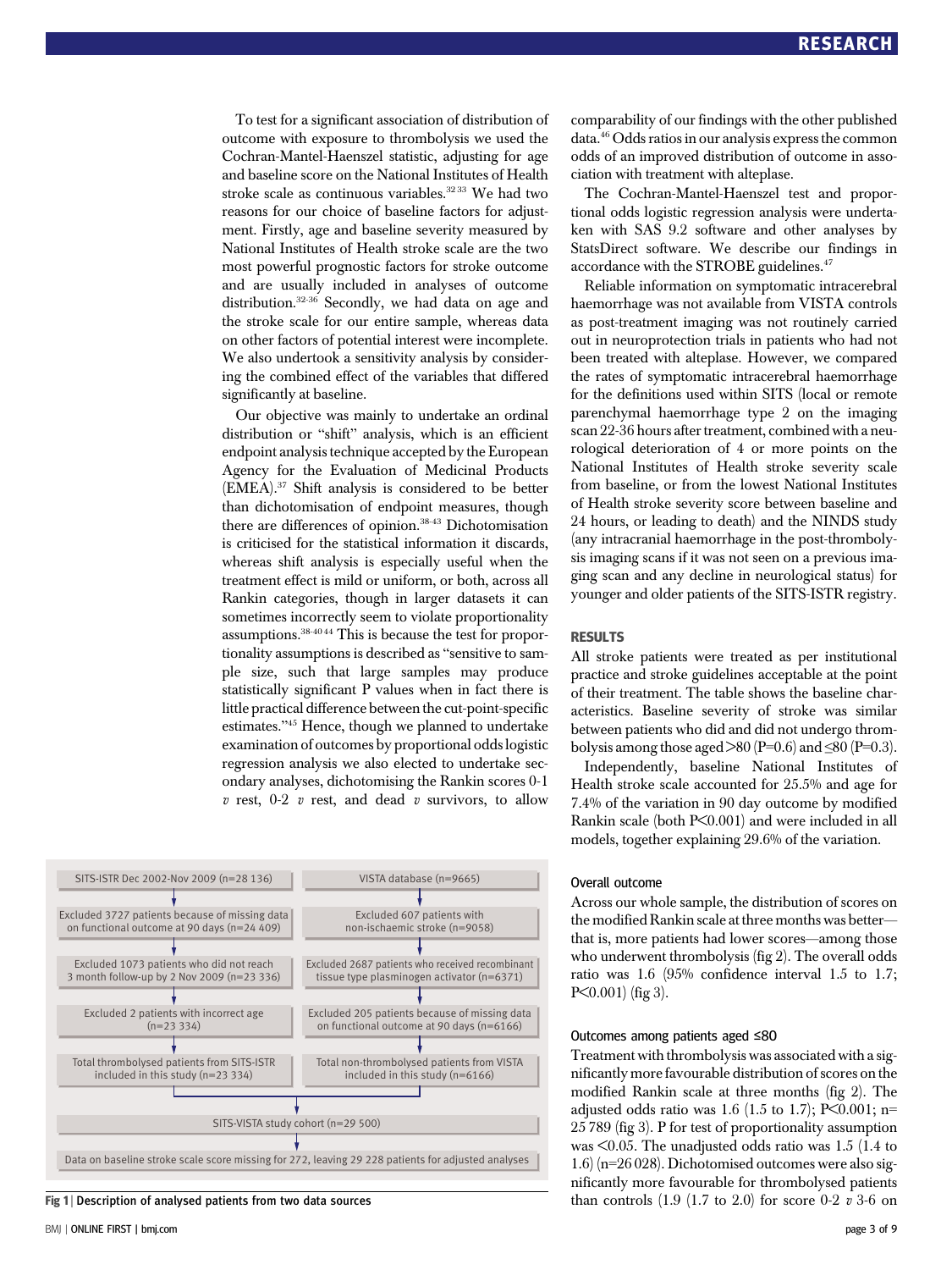|               | Baseline characteristics of patients in SITS*-VISTA                         |                                   |         |  |
|---------------|-----------------------------------------------------------------------------|-----------------------------------|---------|--|
|               | <b>Thrombolysis</b>                                                         | Control                           | P value |  |
|               | Mean (SD) and median (range) age (years)                                    |                                   |         |  |
| All           | 67.1 (12.4), 69 (10-98); n=23 334                                           | 70.1 (12.2), 72 (21-101); n=6166  | 0.001   |  |
| ≤80           | 65.3 (11.63), 68 (10-80); n=21 099                                          | 66.5 (10.7), 69 (21-80); n=4929   | 0.001   |  |
| >80           | 84.4 (3.25), 84 (81-98); n=2235                                             | 84.84 (3.36), 84 (81-101); n=1237 | 0.001   |  |
| No (%) of men |                                                                             |                                   |         |  |
| All           | 13 594/23 334 (58.3)<br>3271/6166 (53.0)                                    |                                   |         |  |
| ≤80           | 12 744/21 099 (60.4)                                                        | 0.001                             |         |  |
| >80           | 850/2235 (38.0                                                              | 488/1237 (39.5)                   | 0.41    |  |
|               | Median (range) baseline score on National Institutes of Health stroke scale |                                   |         |  |
| All           | 12 (0-42), n=23 062                                                         | 12 (2-37), n=6166                 | 0.14    |  |
| ≤ $80$        | 12 (0-42), n=20 860                                                         | 11 (2-32), n=4929                 | 0.32    |  |
| >80           | 14 (0-39), n=2202                                                           | 14 (2-37), n=1237                 | 0.61    |  |
|               | No (%) who had previously taken antithrombotics                             |                                   |         |  |
| All           | 8776/22 792 (38.5)                                                          | 1267/2968 (42.7)                  | 0.001   |  |
| ≤80           | 7537/20 623 (36.5)                                                          | 977/2414 (40.5)                   | 0.001   |  |
| 80            | 1239/2169 (57.1%                                                            | 290/554 (52.3)                    | 0.04    |  |
|               | No (%) with known diabetes mellitus                                         |                                   |         |  |
| All           | 3962/22 968 (17.2)                                                          | 1449/5896 (24.6)                  | 0.001   |  |
| $≤80$         | 3570/20 784 (17.2)                                                          | 1203/4704 (25.6)                  | 0.001   |  |
| >80           | 392/2184 (17.9)                                                             | 246/1192 (20.6)                   | 0.06    |  |
|               | No (%) with previous stroke                                                 |                                   |         |  |
| All           | 3005/23 013 (13.1)                                                          | 2014/5993 (33.6)                  | 0.001   |  |
| ≤80           | 2629/20 840 (12.6)                                                          | 1521/4776 (31.8)                  | 0.001   |  |
| >80           | 376/2173 (17.3)                                                             | 493/1217 (40.5)                   | 0.001   |  |
|               | No (%) with congestive heart failure                                        |                                   |         |  |
| All           | 1932/22 840 (8.5)                                                           | 277/3167 (8.7)                    | 0.59    |  |
| ≤80           | 1581/20 697 (7.6)                                                           | 185/2579 (7.2)                    | 0.39    |  |
| 80            | 351/2143 (16.4)                                                             | 92/588 (15.6)                     | 0.67    |  |
|               | No (%) with hypertension                                                    |                                   |         |  |
| All           | 14331/22 875 (62.6)                                                         | 4170/5896 (70.7)                  | 0.001   |  |
| ≤ $80$        | 12687/20 683 (61.3)                                                         | 3273/4704 (69.6)                  | 0.001   |  |
| >80           | 1644/2192 (75)                                                              | 897/1192 (75.3)                   | 0.87    |  |
|               | No (%) with atrial fibrillation                                             |                                   |         |  |
| All           | 5835/22 753 (25.6)                                                          | 1712/5896 (29.0)                  | 0.001   |  |
| ≤80           | 4837/20 613 (23.5)                                                          | 1147/4704 (24.4)                  | 0.19    |  |
| 80            | 998/2140 (46.6)                                                             | 565/1192 (47.4)                   | 0.67    |  |

\*Of patients with baseline National Institutes of Health stroke scale score in SITS datasheet, two (0.32%) in age group 31-40, five (0.30%) in age group 41-50, nine (0.25%) in age group 51-60, six patients (0.1%) in age group 61-70, eight (0.09%) in age group 71-80, and two (0.1%) in age group 81-90 were coded as having baseline score of 0 and treated with alteplase. They were assumed to have neurological deficit considered potentially disabling but not measured by restricted rules of the scale (such as distal limb weakness). These few cases will have no material impact on findings.

> modified Rankin scale; 1.6 (1.4 to 1.7) for excellent outcome (score 0-1 v 2-6), and 0.87 (0.79 to 0.95) for mortality).

> Our sensitivity analysis, in which we adjusted for age, sex, history of either diabetes or previous stroke, previous use of antithrombotics, baseline National Institutes of Health stroke severity score, and hypertension, yielded Cochran-Mantel-Haenszel P<0.001 and proportional odds of 1.6 (1.4 to 1.7) in favour of thrombolysis.

> The results indicate that 8.5 patients aged  $\leq 80$  need to be treated for one more patient to achieve a modified Rankin scale score of 0-2.

#### Outcomes among patients aged >80

Among the 3439 patients aged over 80 with a 90 day score on the modified Rankin scale and baseline data on stroke severity, treatment with thrombolysis was associated with a significantly more favourable distribution of scores at three months compared with controls (fig 2). The adjusted odds ratio was  $1.4$  (1.3 to 1.6); P<0.001; n=3439 (fig 3. P for test of proportionality assumption was <0.05. The unadjusted odds ratio was 1.4 (1.2 to 1.6), ( P<0.001; n=3472). Dichotomised outcomes were significantly more favourable for thrombolysed patients than controls (2.1 (1.7 to 2.5) for favourable outcome (score 0-2 on modified Rankin scale);  $1.9(1.5 \text{ to } 2.3)$  for excellent outcome (score 0-1); and 0.89 (0.76 to1.04) for mortality).

Our sensitivity analysis, in which we adjusted for age, sex, history of either diabetes or previous stroke, previous use of antithrombotics, baseline National Institutes of Health stroke severity score, and hypertension, yielded Cochran-Mantel-Haenszel P=0.003 and proportional odds of 1.5 (1.3 to 1.8) in favour of thrombolysis.

The results indicate that 8.2 patients aged >80 need to be treated for one more patient to achieve a modified Rankin scale score of 0-2.

Association of thrombolysis with outcome by age groups Distributions of scores on the modified Rankin scale at 90 days were significantly better among thrombolysed patients than controls within each 10 year age group from 40 to 90 and, except among the small samples of patients younger than 30 and older than 90, point estimates for the adjusted odds ratios were consistent across all age groups (fig 3).



Fig 2 <sup>|</sup> Scores on modified Rankin scale (from 0=no symptoms from stroke to 6=death) at three months between patients who underwent thrombolysis with alteplase and controls, indicating shift towards improved outcomes with thrombolysis. Numbers within coloured cells are percentages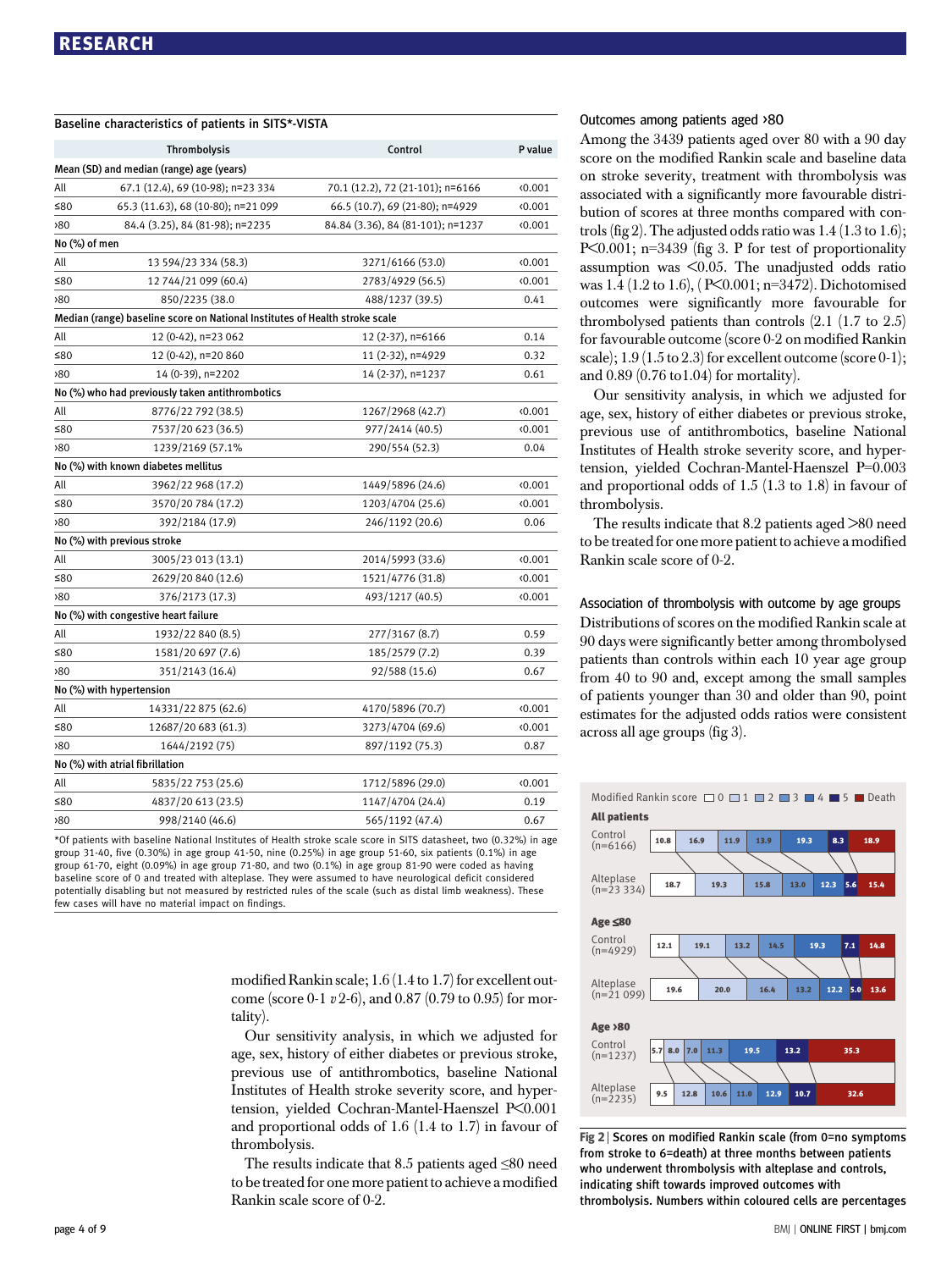| Age group       | <b>Treated</b> | <b>Control</b> |                            | <b>Odds ratio</b><br>(95% CI) |                             | Cochran-Mantel-<br><b>Haenszel P value</b> | <b>Odds ratio</b><br>(95% CI) |
|-----------------|----------------|----------------|----------------------------|-------------------------------|-----------------------------|--------------------------------------------|-------------------------------|
| $21 - 30$       | 170            | 12             |                            |                               |                             | 0.88                                       | $0.86$ $(0.29$ to $2.6)$      |
| $31 - 40$       | 632            | 104            |                            |                               |                             | 0.30                                       | $1.5$ (1.0 to 2.1)            |
| $41 - 50$       | 1642           | 358            |                            |                               |                             | (0.001)                                    | $1.5(1.2 \text{ to } 1.8)$    |
| $51 - 60$       | 3658           | 830            |                            |                               |                             | (0.001)                                    | $1.6$ $(1.4$ to $1.8)$        |
| 61-70           | 6193           | 1422           |                            |                               |                             | (0.001)                                    | $1.5(1.4 \text{ to } 1.7)$    |
| 71-80           | 8527           | 2203           |                            |                               |                             | (0.001)                                    | $1.6$ $(1.5$ to $1.8)$        |
| 81-90           | 2069           | 1158           |                            | $-1$                          |                             | 0.001                                      | $1.5(1.3 \text{ to } 1.7)$    |
| 91-100          | 133            | 77             |                            |                               |                             | 0.73                                       | $1.2(0.69 \text{ to } 2.0)$   |
| ≤80             | 20 860         | 4929           |                            |                               |                             | 0.001                                      | $1.6(1.5 \text{ to } 1.7)$    |
| 80 <sup>2</sup> | 2202           | 1237           |                            | -                             |                             | (0.001)                                    | $1.4$ $(1.3$ to $1.6)$        |
| All age groups  | 23 062         | 6166           |                            | п                             |                             | (0.001)                                    | $1.6$ (1.5 to 1.7)            |
|                 |                |                | 0.5<br>$\mathbf{1}$<br>0.2 | $\overline{2}$                | 5                           |                                            |                               |
|                 |                |                | <b>Favours</b><br>control  |                               | <b>Favours</b><br>alteplase |                                            |                               |

Fig 3 <sup>|</sup> Shift towards better outcomes on modified Rankin scale at three months adjusted for age and baseline severity (defined by National Institutes of Health stroke scale). Number of patients shown for age groups do not add up to 29 228 because numbers of patients ages <21 (n=38) and >100 (n=2) were too low to allow any comparison. All patients aged <21 were from SITS and underwent thrombolysis; 15 patients reached a 90 day modified Rankin score of 0, 10 patients attained a score of 1, eight patients reached a score of 2, one patient achieved a score of 3, and two a score of 4; two died. Two patients aged 101 did not undergo thrombolysis in VISTA neuroprotection trials; they achieved modified Rankin score of 0 and 4 at 90 days

> Functional outcome measured by modified Rankin scale 0-1 (fig 4), scale 0-2 (fig 5), and survivor (fig 6) analysis showed similar results in favour of thrombolysis. We found no significant interaction of age levels with the effect of alteplase use on outcome in the entire dataset (P=0.45 for score 0-2 v rest), those aged  $>80$ (P=0.76 and 0.85 for score 0-2  $v$  rest and 0-1  $v$  rest, respectively), or those aged  $\leq 80$  (0.42 and 0.48 for score 0-2  $v$  rest and 0-1  $v$  rest, respectively).

#### Post-thrombolysis intracerebral haemorrhage

The rate of symptomatic intracerebral haemorrhage per SITS-MOST definition<sup>27</sup> ( $\geq 4$  point increase in National Institutes of Health stroke scale from baseline or death within 24 hours and parenchymatous haemorrhage (type PH2 or PHr2) at 22-36 hour imaging scans) was 2.5% (54/2163) among those aged >80 compared with 1.9% (398/20759) among those aged  $\leq 80$ , and thus not significantly higher (odds ratio 1.3, 0.96 to 1.8; P=0.07). The corresponding rate for symptomatic intracerebral haemorrhage per National Institute of Neurological Disorders and Stroke definition<sup>27</sup> (any increase in National Institutes of Health stroke scale from baseline and any parenchymal intracerebral haemorrhage) was significantly higher: 11.0% (229/2087) v 8.3% (1670/20 220); 1.4, 1.2 to1.6; P<0.001).

#### Onset to treatment time

We calculated the time from onset of stroke to treatment for the administration of thrombolysis to patients in SITS-ISTR. The median time was similar in younger  $(\leq 80)$  and older ( $> 80$ ) patients (145 minutes, P=0.25 for difference). Data on onset to treatment time for use of alteplase were not collected in VISTA.

#### **DISCUSSION**

## **Principal findings**

Comparing patients from SITS who were treated with alteplase at an average of 145 minutes after stroke onset against controls from VISTA who received no alteplase we found more favourable outcomes with alteplase across the entire range of scores on the modified Rankin scale (odds ratio 1.6, 95% confidence interval 1.5 to1.7, P<0.001). The nature and extent of this effect of alteplase is comparable with results from pooled analysis of randomised controlled trials, confirming the validity of our controlled but non-randomised analysis.4 We were able to examine outcomes separately among patients aged ≤80 and older patients aged >80. In each subgroup we found more favourable functional outcomes: odds ratios 1.6 (1.5 to 1.7), n= 25 789, and 1.4 (1.3 to 1.6), n=3439, respectively.

Extending our analysis to smaller subgroups of age, we found independently significant benefits from alteplase in each 10 year age group from 40-90. We found no interaction between age and efficacy of alteplase and across the full age range from age under 20 to over 100. Only in patients aged under 30 did the trend not favour outcomes after use of alteplase.

In summary, we show that association between thrombolysis treatment and outcome is maintained in all patients, even in older patients, regardless of generally poorer outcomes in these age groups.

#### Strengths and limitations

Our analysis of SITS-VISTA data is based on almost 30 000 patients and confirms that there are improved outcomes after acute ischaemic stroke among patients who are offered thrombolytic therapy. The extent of the



Fig 4 | Odds ratios for score 0-1 on modified Rankin scale at three months adjusted for age and baseline National Institutes of Health stroke severity scale in patients who received thrombolytic therapy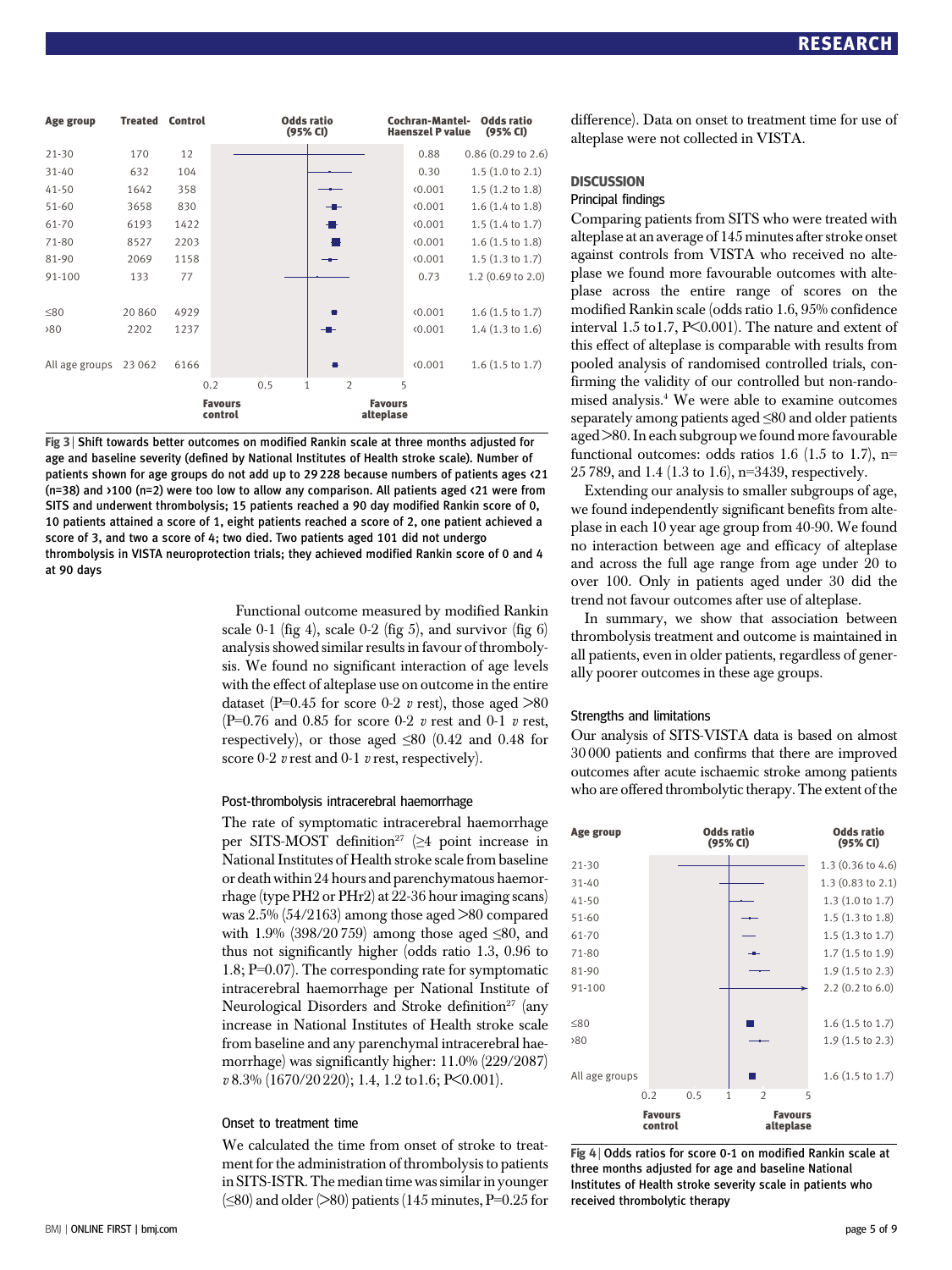

Fig 5 <sup>|</sup> Odds ratios for score 0-2 on modified Rankin scale at three months adjusted for age and baseline National Institutes of Health stroke severity scale in patients who received thrombolytic therapy

apparent benefit matches that from published randomised trials. These observations extend to older age groups and only in a small group of patients aged 91- 100 (137 patients in alteplase group and 77 in the control group) did we fail to show significance, with consistent point estimates but wide confidence intervals. The point estimates for improved outcomes in this age group are also consistent with the published data.<sup>4849</sup>

We undertook our primary analyses using "shift analysis," an analytical approach accepted by the European Drug Licensing agency. $37$  The Cochran-Mantel-Haenszel test is a non-parametric approach that avoids invoking an assumption of a common odds ratio (that is, proportionality) across all cut points on the ordinal outcome scale. It provides a conservative estimate of significance. Because it does not express the extent of the association, we also applied an ordinal logistic regression analysis to estimate a common odds ratio across categories of the modified Rankin scale. Again, we found significantly better outcomes, though the proportionality assumption was not satisfied. Whereas a non-significant result for proportionality would imply that common odds could be assumed, the converse does not necessarily apply.44 The proportionality assumption test might be oversensitive when applied to large sample sizes.<sup>45</sup> Furthermore, it is a global test that cannot differentiate the heterogeneity resulting from alteplase or other covariates45 As our sample sizes were large we could still be justified in using the odds estimated from ordinal logistic regression. Even so, for final confirmation we used a less powerful dichotomised approach.<sup>3845</sup> With all three methods we reach similar conclusions.38 50 51

There were improved outcomes among patients who underwent thrombolysis in age groups from 31 to 90. We found no improved outcomes for patients aged under 30 and above 90, but the small number of patients in these groups greatly reduced statistical power for these analyses and the trends mostly followed the same pattern as for intermediate ages.

We chose age and baseline National Institutes of Health stroke scale score for adjusted analysis mainly because of their established roles of influence on stroke outcomes.52 53 We also undertook sensitivity analysis, adjusting for differences in age, sex, history of diabetes or previous stroke, previous use of an antithrombotic, baseline National Institutes of Health stroke scale score, and hypertension, between those who did and did not undergo thrombolysis.<sup>34</sup> The adjusted analyses for these variables confirmed significant findings for improved outcomes with thrombolysis regardless of age.

The baseline demographic characteristics for the complete dataset favoured the thrombolysis group. This influence, however did not extend to patients aged >80. As a result, though our estimates of overall effect of alteplase could be biased, the relative differences between subgroups should remain reliable. We did not match patients by comorbidity score or baseline functional status, which could be considered a limitation. Premorbid functional status, however, is difficult to establish reliably in patients with stroke, and the strong influence of baseline severity on outcome, for which we did adjust, is known.<sup>54</sup> A corresponding analysis examining the influence of baseline severity on outcomes in SITS and VISTA data is under way.55

Our conclusions derive merit from being based on a huge population of patients who were treated in routine clinical practice (n=28 136) and compared against controls from rigorously conducted neuroprotection trials: any bias in quality of care should favour the control group. The limitation of SITS-ISTR data has been discussed extensively in previous publications.<sup>5272856</sup> In short, SITS-ISTR is a registry, and it is therefore impossible to guarantee completeness of inclusions and to exclude selection bias. $27$  For a sample of patients included in SITS-MOST (monitoring study) (n=6483), source data were verified onsite by monitors under the



Fig 6 | Odds ratios for mortality at three months adjusted for age and baseline National Institutes of Health stroke severity scale in patients who received thrombolytic therapy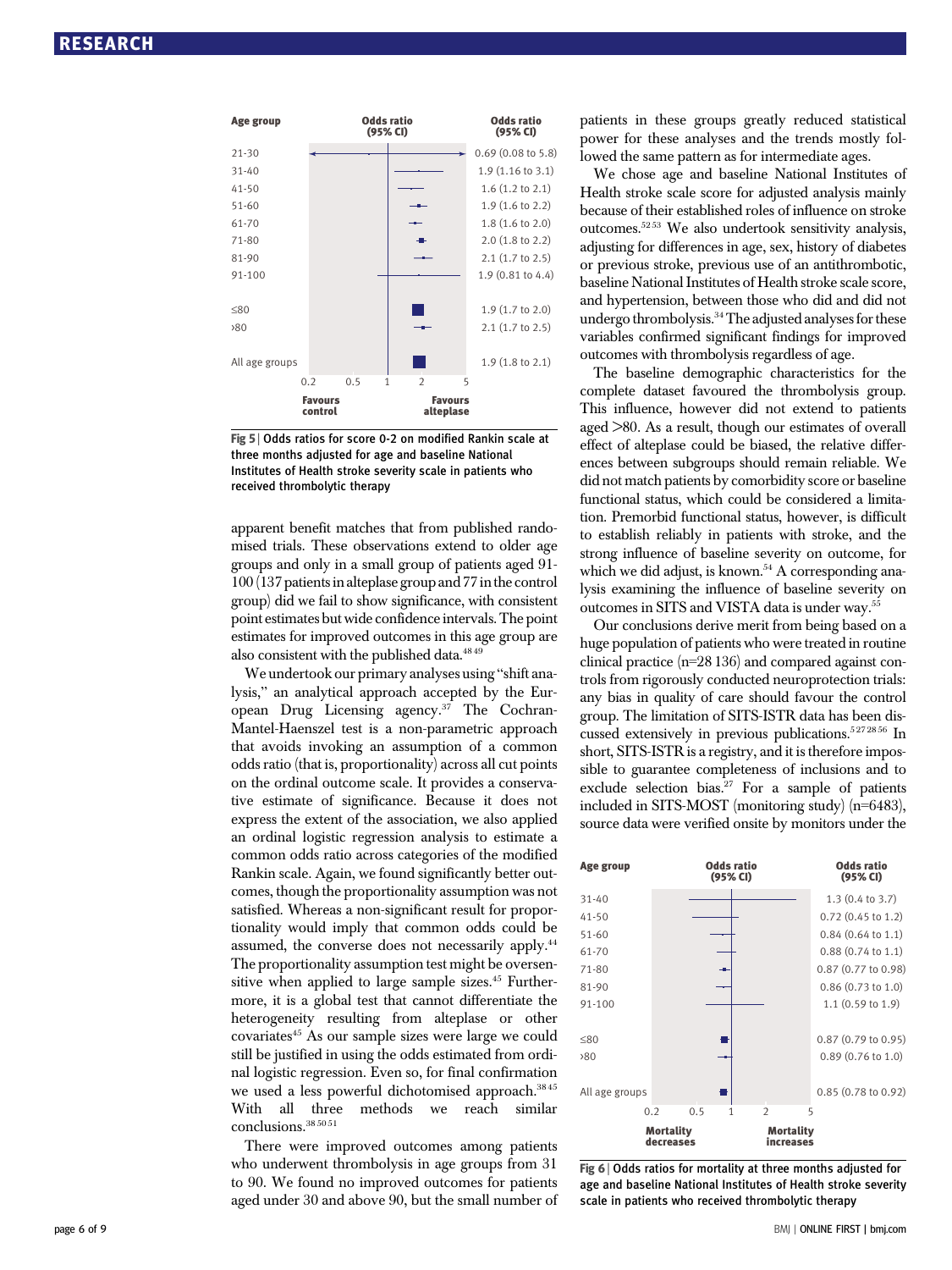WHAT IS ALREADY KNOWN ABOUT THIS TOPIC In the European Union patients with ischaemic stroke aged >80 are not recommended for thrombolysis, though no one has shown negative outcomes

Age is a non-modifiable risk factor for stroke, and the proportion of older patients is rapidly rising in our society

WHAT THIS STUDY ADDS Odds for improved outcomes in patients with ischaemic stroke who receive thrombolysis (with alteplase) are similar in those aged ≤80 and >80

Age alone should not be a barrier to thrombolysis

supervision of the relevant national coordinator.<sup>27</sup> The monitors could examine admissions department records, etc, to check for completeness of data.27 Investigators agreed to register their patients soon after admission, before outcome was known.<sup>27</sup> Individual investigators' results are not published, limiting the incentive for selection; in contrast, the sharing of total enrolment numbers might act as an incentive to be inclusive.27 The almost identical main outcomes in SITS-MOST<sup>27</sup> and randomised controlled trials<sup>56</sup> after adjustment for baseline differences suggests that the influence from such potential bias is limited. Subsequent studies based on SITS-ISTR data also show the similar outcome for the overall study population compared with the SITS-MOST.<sup>5</sup> Selective reporting of good outcomes in SITS could generate an opposite bias but was limited through site monitoring procedures used in the SITS-MOST study.25 None of the neuroprotective agents used for the patients in the VISTA control group has an influence on outcome, and over half of the VISTA cohort received only placebo.

Because VISTA lacks data on repeat brain imaging among patients who did not receive thrombolysis, we had no data on symptomatic intracerebral haemorrhage in our control group. Therefore, we compared the rates between patients aged  $>80$  and  $\leq 80$  only with SITS data. There was no difference in rates between those aged >80 and ≤80 with the SITS-MOST definition but slightly higher with the NINDS definition. In a complementary per protocol analysis of SITS-ISTR data (that is, patients' selection based on SITS-MOST criteria $27$  except for its age criterion), there was no significant difference in rates of symptomatic intracerebral haemorrhage among patients aged >80 compared with the younger cohort  $(1.8\% \text{ } v \text{ } 1.7\%$ , P=0.70, adjusted odds ratio 0.90, 0.73 to 1.09).<sup>57</sup> Our SITS patients in the SITS-VISTA dataset are unselected and therefore rates of symptomatic intracerebral haemorrhage are slightly higher in the current study. Regardless, we have shown that even if there were any more haemorrhages among elderly patients who receive thrombolysis, based on a conservative definition, there seems to be no adverse influence on the distribution of outcomes. In fact, we observe a beneficial effect on mortality. Others have concluded that factors such as comorbidity, rather than use of alteplase, are responsible for the observed increase in late case fatality among older patients.<sup>2158</sup>

#### Comparison with other studies

We reached the same conclusions as analyses that used VISTA data or the limited pooled randomised trial data in elderly patients.<sup>59</sup> Elderly patients treated with thrombolysis in trials reported by VISTA (n=5817) had significantly better adjusted outcomes than patients who did not receive thrombolysis (odds ratio 1.3, 1.1 to 1.7; P=0.002).<sup>59</sup> Elderly patients treated in the pooled randomised trials showed a trend towards better adjusted outcomes (score on modified Rankin scale 0-2 v 3-6) than those who did nor receive thrombolysis  $(1.8, 0.73 \text{ to } 4.3; \text{ n=137}).^{59}$  Previous studies have shown findings consistent with our results but on small datasets.<sup>205860-64</sup>

Despite these points, treatment allocation in our study was not randomised. More extensive data from randomised controlled trials could more conclusively answer this question. Two trials are currently examining this topic.65 66 A trial in Italy has so far enrolled around 17% of the planned 600 patients over a two year period.65 In the UK, the International Stroke Trial-3 (IST-3) is examining outcomes among all patients who receive thrombolysis and has no upper age limit in its inclusion criteria.<sup>66</sup> Over 12 years, the trial has enrolled around 2400 patients of the originally planned 6000. About a third of these patients are aged >80 and are being treated within the time window of interest.<sup>66 67</sup>

#### Conclusions and policy implication

In our analysis, patients who were treated with intravenous alteplase had better outcomes than untreated patients, and this effect was not dependent on age. In particular, patients aged over 80 derived similar benefit from treatment as younger patients. The weight of evidence to date indicates a potential for benefit in the older people, and there is no a priori reason to suspect a diminished effect compared with younger people. Furthermore there are reassuring safety data on the risk of intracerebral haemorrhage. We conclude that clinical treatment guidelines should be revised to remove the age restriction in use of intravenous alteplase for acute ischaemic stroke. Age alone should not be a barrier to treatment.

The SITS steering committee members were A Davalos, M Grond, G Ford, W Hacke, M Hennerici, M Kaste, V Larrue, KR Lees, RO Roine, D Toni, and N Wahlgren . The VISTA steering committee members were A Alexandrov, PW Bath, E Bluhmki, L Claesson, L Curram, SM Davis, G Donnan, HC Diener, M Fisher, B Gregson, J Grotta, W Hacke, MG Hennerici, M Hommel, M Kaste, KR Lees (chair), P Lyden, J Marler, K Muir, R Sacco, A Shuaib, P Teal, NG Wahlgren, S Warach, and C Weimar. The data were presented by NKM at the European Stroke Conference, 2010. The analyses were based on a research proposal approved both by the VISTA steering committee and the SITS-ISTR. Contributors: NKM, NGW, and NA had access to the SITS-ISTR data. NKM and KRL had access to the VISTA data. NKM and KRL designed and interpreted the analyses and drafted the manuscript. NGW, NA, GA, JEH, PIL, and PAR contributed SITS-ISTR data, reviewed the outline proposal. commented on the manuscript, and approved the final version. All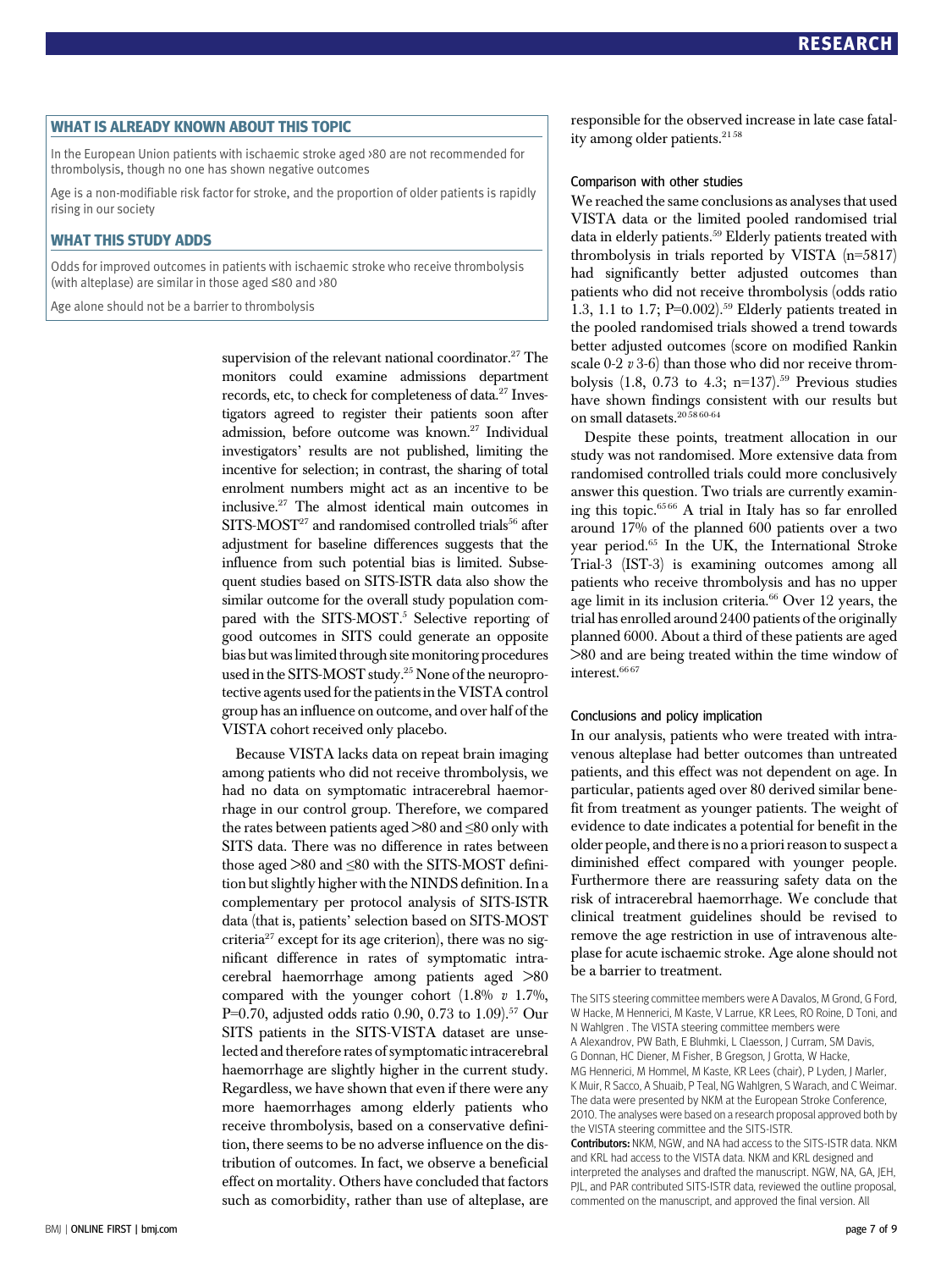authors take full responsibility for the content. The manuscript was reviewed and approved by the steering committees of VISTA and SITS. No commercial organisation was involved in the origination, execution or reporting of this work. NKM is guarantor.

Funding: VISTA has received financial support from the European Stroke Organisation in the form of an unrestricted grant and contributions towards data extraction and capacity building from the Universities of Glasgow, California San Diego, Nottingham, Edmonton, Calgary, Texas, and Massachusetts; from commercial groups including Brainsgate, Novartis, Boehringer Ingelheim, and the Vertical Group; and from grant agencies and charities including the UK Stroke Association. SITS-ISTR is funded by an unrestricted grant from Boehringer Ingelheim, Ferrer, and a grant from European Union Public Health Executive Authority (PHEA). Financial support was also provided through the regional agreement on medical training and research (ALF) between Stockholm County Council and the Karolinska Institute. NKM is supported by a Scottish Overseas Research Studentship, a University of Glasgow scholarship, and an educational grant from the European Stroke Organisation for Young Neurologists. PJL is supported by the Finnish Academy and Sigrid Juselius foundation and Helsinki University Hospital research funds (EVO).

Competing interests: All authors have completed the Unified Competing Interest form at www.icmje.org/coi\_disclosure.pdf (available on request from the corresponding author) and declare: KRL has received honorariums from Boehringer Ingelheim, Lundbeck, Thrombogenics, Talecris. GA is a member of the advisory board for Boehringer Ingelheim, Denmark. JAE was investigator of ECASS II, ECASS III, and PROFESS promoted by Boehringer Ingelheim. NA is an employee of SI TS International, which received a grant from Boehringer Ingelheim for the SITS-MOST/SITS-ISTR study with alteplase. NGW has received expenses from Boehringer Ingelheim for his role as member of the steering committee in relation to the ECASS III trial with alteplase and served as a consultant to Thrombogenics as chairman of the DSMB. SITS International (chaired by NGW) received a grant from Boehringer Ingelheim and from Ferrer for the SITS-MOST/SITS-ISTR. His institution has also received grant support towards administrative expenses for coordination of the ECASS III trial. NGW has also received lecture fees from Boehringer Ingelheim and from Ferrer. PAR is the German deputy national SITS coordinator. He was investigator of ECASS III and PROFESS sponsored by Boehringer Ingelheim and of DIAS and DIAS-2 sponsored by PAION. He received honorariums and travel expenses from Boehringer Ingelheim, PAION, and Ferrer.

#### **Ethical approval: Not required.**

Data sharing: Data sharing: no additional data available.

- 1 Generalized efficacy of t-PA for acute stroke. Subgroup analysis of the NINDS t-PA Stroke Trial. Stroke 1997;28:2119-25.
- 2 National Institute of Neurological Disorders and Stroke rt-PA Stroke Study Group. Tissue plasminogen activator for acute ischemic stroke. N Engl J Med 1995;333:1581-7.
- 3 Hacke W, Kaste M, Bluhmki E, Brozman M, Davalos A, Guidetti D, et al. Thrombolysis with alteplase 3 to 4.5 hours after acute ischemic stroke. N Engl J Med 2008;359:1317-29.
- 4 Lees KR, Bluhmki E, von Kummer R, Brott TG, Toni D, Grotta JC, et al. Time to treatment with intravenous alteplase and outcome in stroke: an updated pooled analysis of ECASS, ATLANTIS, NINDS, and EPITHET trials. Lancet 2010;375:1695-703.
- 5 Ahmed N, Wahlgren N, Grond M, Hennerici M, Lees KR, Mikulik R, et al. Implementation and outcome of thrombolysis with alteplase 3- 4.5 h after an acute stroke: an updated analysis from SITS-ISTR. Lancet Neurol 2010;9:866-74.
- 6 Bonita R, Anderson CS, Broad JB, Jamrozik KD, Stewart-Wynne EG, Anderson NE. Stroke incidence and case fatality in Australasia. A comparison of the Auckland and Perth population-based stroke registers. Stroke 1994;25:552-7.
- 7 Marini C, Baldassarre M, Russo T, De Santis F, Sacco S, Ciancarelli I, et al. Burden of first-ever ischemic stroke in the oldest old: evidence from a population-based study. Neurology 2004;62:77-81.
- 8 Di Carlo A, Baldereschi M, Gandolfo C, Candelise L, Ghetti A, Maggi S, et al. Stroke in an elderly population: incidence and impact on survival and daily function. Italian Longitudinal Study on Aging. Cerebrovasc Dis 2003;16:141-50.
- 9 Derex L, Nighoghossian N. Thrombolysis, stroke-unit admission and early rehabilitation in elderly patients. Nat Rev Neurol 2009;5:506-11.
- 10 Hacke W, Kaste M, Fieschi C, Toni D, Lesaffre E, von Kummer R, et al. Intravenous thrombolysis with recombinant tissue plasminogen activator for acute hemispheric stroke. European Cooperative Acute Stroke Study (ECASS). JAMA 1995;274:1017-25.
- 11 Hacke W, Albers G, Al-Rawi Y, Bogousslavsky J, Davalos A, Eliasziw M, et al. The Desmoteplase in Acute Ischemic Stroke Trial (DIAS): a phase II MRI-based 9-hour window acute stroke thrombolysis trial with intravenous desmoteplase. Stroke 2005;36:66-73.
- 12 Hacke W, Furlan AJ, Al-Rawi Y, Davalos A, Fiebach JB, Gruber F, et al. Intravenous desmoteplase in patients with acute ischaemic stroke selected by MRI perfusion-diffusion weighted imaging or perfusion CT (DIAS-2): a prospective, randomised, double-blind, placebocontrolled study. Lancet Neurol 2009;8:141-50.
- Wahlgren N. Systemic thrombolysis in clinical practice: what have we learned after the Safe Implementation of Thrombolysis in Stroke Monitoring Study? Cerebrovasc Dis 2009;27(suppl 1):168-76.
- 14 Lees KR, Ford GA, Muir KW, Ahmed N, Dyker AG, Atula S, et al. Thrombolytic therapy for acute stroke in the United Kingdom: experience from the safe implementation of thrombolysis in stroke (SITS) register. Q J Med 2008;101:863-9.
- 15 Ringleb PA, Schwark C, Kohrmann M, Kulkens S, Juttler E, Hacke W, et al. Thrombolytic therapy for acute ischaemic stroke in octogenarians: selection by magnetic resonance imaging improves safety but does not improve outcome. J Neurol Neurosurg Psychiatry 2007;78:690-3.
- 16 Committee for the Proprietary Medicinal Products. Summary information on a referral opinion following an arbitration persuant to article 29 of directive 2001/83/EC, for actilyse. EMEA, 2002 (No: CPMP/3346/02-EN). www.ema.europa.eu/pdfs/human/referral/ Actilyse/334602en.pdf.
- 17 Hacke W, Donnan G, Fieschi C, Kaste M, von Kummer R, Broderick JP, et al. Association of outcome with early stroke treatment: pooled analysis of ATLANTIS, ECASS, and NINDS rt-PA stroke trials. Lancet 2004;363:768-74.
- 18 Heuschmann PU, Kolominsky-Rabas PL, Roether J, Misselwitz B, Lowitzsch K, Heidrich J, et al. Predictors of in-hospital mortality in patients with acute ischemic stroke treated with thrombolytic therapy. JAMA 2004;292:1831-8.
- 19 Bateman BT, Schumacher HC, Boden-Albala B, Berman MF, Mohr JP, Sacco RL, et al. Factors associated with in-hospital mortality after administration of thrombolysis in acute ischemic stroke patients: an analysis of the nationwide inpatient sample 1999 to 2002. Stroke 2006;37:440-6.
- 20 Engelter ST, Bonati LH, Lyrer PA, Intravenous thrombolysis in stroke patients of  $\rightarrow$  or = 80 versus < 80 years of age—a systematic review across cohort studies. Age Ageing 2006;35:572-80.
- Fonarow GC, Reeves MJ, Zhao X, Olson DM, Smith EE, Saver JL, et al. Age-related differences in characteristics, performance measures, treatment trends, and outcomes in patients with ischemic stroke. Circulation 2010;121:879-91.
- 22 Foerch C, Sitzer M, Steinmetz H, Neumann-Haefelin T. Future demographic trends decrease the proportion of ischemic stroke patients receiving thrombolytic therapy: a call to set-up therapeutic studies in the very old. Stroke 2009;40:1900-2.
- 23 Dunnell K. Ageing and mortality in the UK—national statistician's annual article on the population. Popul Trends 2008;134:6-23.
- 24 Europeans are living longer. Official website of European Union. http://europa.eu/abc/keyfigures/sizeandpopulation/older/ index\_en.htm
- 25 Ali M, Atula S, Bath PM, Grotta J, Hacke W, Lyden P, et al. Stroke outcome in clinical trial patients deriving from different countries. Stroke 2009;40:35-40.
- Ali M, Bath PM, Curram J, Davis SM, Diener HC, Donnan GA, et al. The virtual international stroke trials archive. Stroke 2007;38:1905-10.
- 27 Wahlgren N, Ahmed N, Davalos A, Ford GA, Grond M, Hacke W, et al. Thrombolysis with alteplase for acute ischaemic stroke in the Safe Implementation of Thrombolysis in Stroke-Monitoring Study (SITS-MOST): an observational study. Lancet 2007;369:275-82.
- 28 Wahlgren N, Ahmed N, Davalos A, Hacke W, Millan M, Muir K, et al. Thrombolysis with alteplase 3-4.5 h after acute ischaemic stroke (SITS-ISTR): an observational study. Lancet 2008;372:1303-9.
- 29 Chacon MR, Jensen MB, Sattin JA, Zivin JA. Neuroprotection in cerebral ischemia: emphasis on the SAINT trial. Curr Cardiol Rep 2008;10:37-42.
- 30 Quinn TJ, Dawson J, Walters M. Dr John Rankin; his life, legacy and the 50th anniversary of the Rankin stroke scale. Scott Med J 2008;53:44-7.
- 31 Internet Stroke Center at Washington University in St Louis. www. strokecenter.org/.
- 32 Lees KR, Zivin JA, Ashwood T, Davalos A, Davis SM, Diener HC, et al. NXY-059 for acute ischemic stroke. N Engl J Med 2006;354:588-600.
- 33 Lees KR, Davalos A, Davis SM, Diener HC, Grotta J, Lyden P, et al. Additional outcomes and subgroup analyses of NXY-059 for acute ischemic stroke in the SAINT I trial. Stroke 2006;37:2970-8.
- 34 Gray LJ, Bath PM, Collier T. Should stroke trials adjust functional outcome for baseline prognostic factors? Stroke 2009;40:888-94.